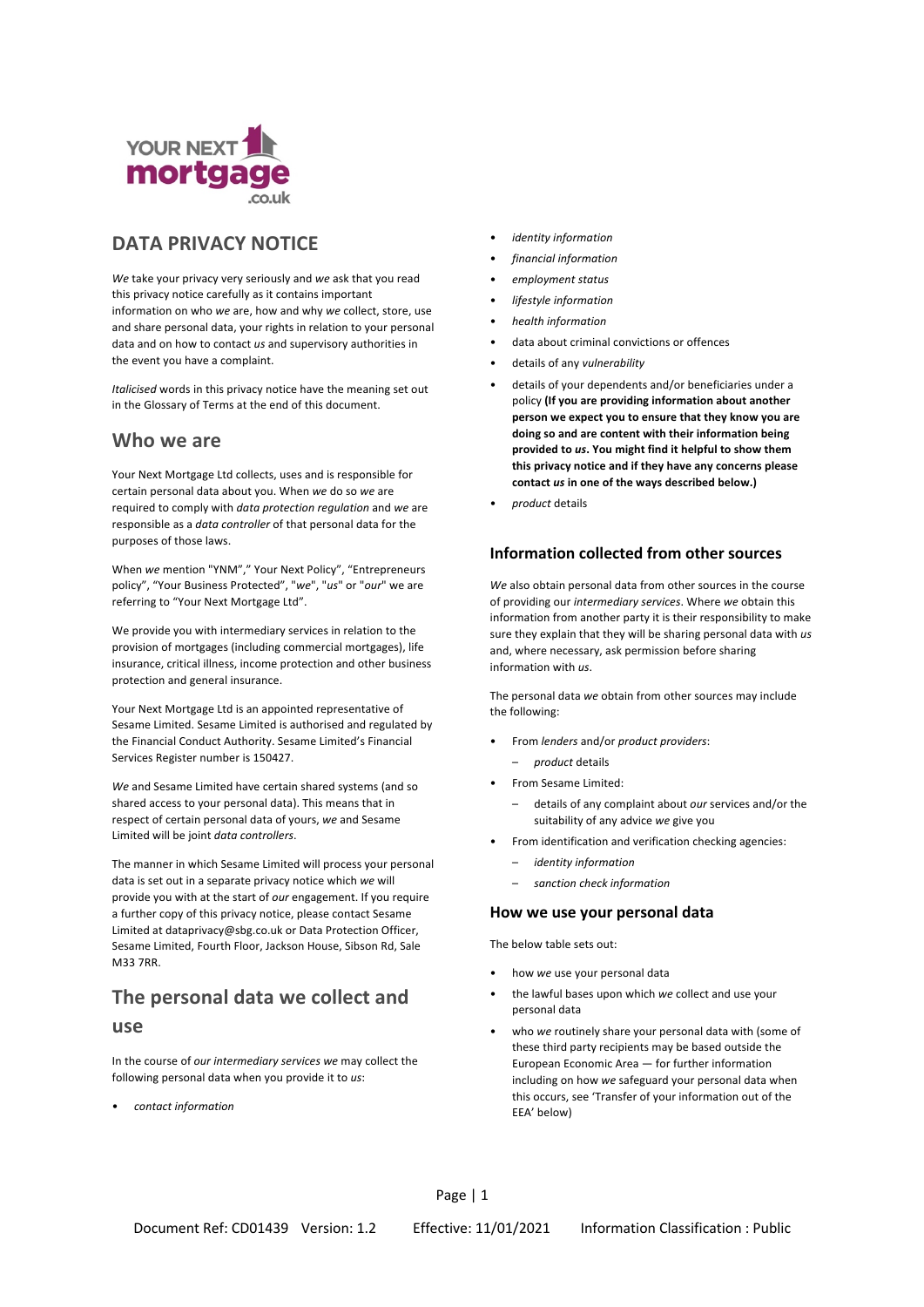| <b>Rationale/Reason for Processing</b>                                                                                                                                                                                                                                        | <b>Lawful Basis for Processing</b>                                                                                                                                                                                                                                                   | Third party recipients linked to that activity                                                                                                                                                  |  |
|-------------------------------------------------------------------------------------------------------------------------------------------------------------------------------------------------------------------------------------------------------------------------------|--------------------------------------------------------------------------------------------------------------------------------------------------------------------------------------------------------------------------------------------------------------------------------------|-------------------------------------------------------------------------------------------------------------------------------------------------------------------------------------------------|--|
| to provide you with intermediary services<br>$\bullet$<br>to assist in the administration of any products<br>٠<br>you have obtained through us                                                                                                                                | Performance of a contract                                                                                                                                                                                                                                                            | Sesame Limited                                                                                                                                                                                  |  |
| to apply for decisions in principle for mortgage<br>$\bullet$<br>products and/or quotations for protection<br>and/or general insurance products on your<br>behalf<br>to apply for products on your behalf<br>٠                                                                | Performance of a contract                                                                                                                                                                                                                                                            | Lenders/product providers<br>External supplier(s) of software services through<br>which we review, source and apply for decisions<br>in principle, quotations and/or products on your<br>behalf |  |
| to refer you to third party advisers to provide<br>you with financial advice                                                                                                                                                                                                  | Consent - we will request<br>your consent before<br>referring you to any third<br>party adviser                                                                                                                                                                                      | Sesame General Insurance Services<br>Limited, Vantage Finance Ltd, Enterprise Finance<br>Ltd, Commercial Finance Brokers Uk, Mortgages<br>For Business                                          |  |
| to manage complaints                                                                                                                                                                                                                                                          | Compliance with a legal<br>obligation                                                                                                                                                                                                                                                | Sesame Limited<br>Our external solicitors<br>Our professional indemnity insurers and<br>insurance adviser                                                                                       |  |
| to manage legal claims                                                                                                                                                                                                                                                        | Legitimate interests $-$ we<br>have a legitimate interest in<br>protecting ourselves from<br>breaches of legal obligations<br>owed to us and to defend<br>ourselves from litigation.<br>This is needed to ensure that<br>our legal rights and interests<br>are managed appropriately | Sesame Limited<br>Our external solicitors<br>Our professional indemnity insurers and<br>insurance adviser                                                                                       |  |
| to share with Sesame Limited as the company<br>responsible for making sure that all sales we<br>make to you and advice we give to you are<br>compliant with the rules and regulations that<br>apply to financial services in the UK and with<br>their policies and procedures | Compliance with a legal<br>obligation                                                                                                                                                                                                                                                | Sesame Limited                                                                                                                                                                                  |  |
| to obtain feedback from you on the service you<br>٠<br>have received from us                                                                                                                                                                                                  | Legitimate interests $[-we]$<br>have a legitimate interest in<br>operating our business. This<br>includes ensuring that the<br>service we provide is of a<br>satisfactory standard]                                                                                                  | Sesame Limited<br>External supplier(s) of software services to<br>obtain feedback from you                                                                                                      |  |
| to retain records of any services or advice<br>$\bullet$<br>provided to you in accordance with our<br>regulatory obligations                                                                                                                                                  | Compliance with a legal<br>obligation                                                                                                                                                                                                                                                | External supplier(s) of data storage and data<br>hosting services to retain records on our behalf                                                                                               |  |
| to retain records of any services or advice<br>$\bullet$<br>provided to you by your adviser in order to<br>defend potential legal claims or complaints                                                                                                                        | Legitimate interests $[-we]$<br>have a legitimate interest in<br>defending ourselves from<br>legal claims and complaints.<br>This is needed to ensure that<br>our legal rights and interests<br>are managed appropriately]                                                           | External supplier(s) of data storage and data<br>hosting services to retain records on our behalf                                                                                               |  |
| to provide you with details of products and<br>٠<br>services from us and third parties that may be<br>of interest to you in accordance with your<br>preferences. For more information see<br>'Marketing' below                                                                | Consent - we will only<br>provide information where<br>we have your consent]<br>Legitimate interests - we<br>have a legitimate interest<br>when you could be<br>financially impacted by the<br>information we are providing                                                          | n/a                                                                                                                                                                                             |  |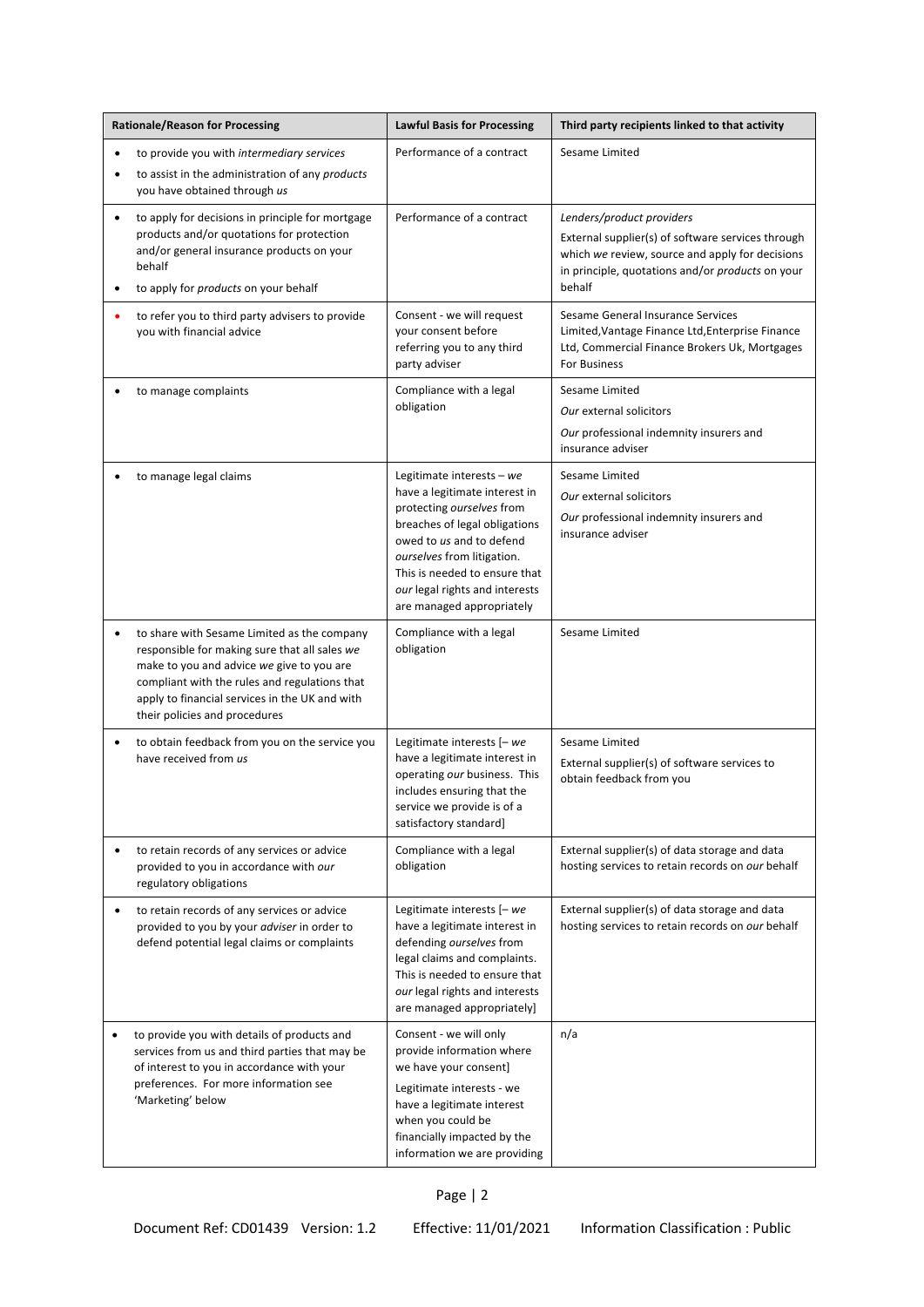| ٠ | to detect, prevent and investigate fraudulent<br>applications for products<br>to undertake investigations into allegations of<br>misconduct and/or criminal offences<br>to notify the relevant authorities of any<br>suspicious activity following an investigation<br>undertaken by us into allegations of misconduct<br>and/or criminal offences                                                                                                                                                                                                                                                     | Compliance with a legal<br>obligation.<br>[We also consider that we<br>have a legitimate interest in<br>protecting ourselves, other<br>parties and the financial<br>services industry more<br>widely in detecting,<br>preventing and investigating<br>financial crime and/or<br>misconduct] | The Financial Conduct Authority<br>Lenders/product providers<br>Sesame Limited<br>National Crime Agency (NCA)<br>Police<br><b>HMRC</b>                           |
|---|--------------------------------------------------------------------------------------------------------------------------------------------------------------------------------------------------------------------------------------------------------------------------------------------------------------------------------------------------------------------------------------------------------------------------------------------------------------------------------------------------------------------------------------------------------------------------------------------------------|---------------------------------------------------------------------------------------------------------------------------------------------------------------------------------------------------------------------------------------------------------------------------------------------|------------------------------------------------------------------------------------------------------------------------------------------------------------------|
|   | to undertake anti-money laundering,<br>identification and verification checks, including<br>assessment of your sanction check information<br>(any personal data obtained for the purposes of<br>meeting with The Money Laundering, Terrorist<br>Financing and Transfer of Funds (Information<br>on the Payer) Regulations 2017 will only be<br>processed for the purposes of preventing<br>money laundering or terrorist financing, unless<br>the use of the data is permitted by or under<br>another enactment other than those<br>Regulations, or we have another lawful basis<br>for processing it) | Compliance with a legal<br>obligation                                                                                                                                                                                                                                                       | Sesame Limited<br>External supplier(s) to conduct anti-money<br>laundering, identification and verification checks<br>on our behalf<br>Lenders/product providers |
|   | to evidence satisfaction of any request made by<br>you in accordance with your rights under data<br>protection regulation                                                                                                                                                                                                                                                                                                                                                                                                                                                                              | Compliance with a legal<br>obligation                                                                                                                                                                                                                                                       | Information Commissioner's Office                                                                                                                                |
|   |                                                                                                                                                                                                                                                                                                                                                                                                                                                                                                                                                                                                        |                                                                                                                                                                                                                                                                                             |                                                                                                                                                                  |

### **Special category data and criminal records data**

Certain types of personal data are considered more sensitive and so are subject to additional levels of protection under data protection legislation. These are known as 'special categories of data' and include data concerning your health, racial or ethnic origin, genetic data and sexual orientation. Data relating to criminal convictions or offences is also subject to additional levels of protection. In addition, where you provided your consent, *we* may provide

- providing *intermediary services* in relation to a protection insurance product; and/or By phone: 01252 217036
- criminal conviction or offence information when providing *intermediary services* in relation to a general insurance product.

In addition to the lawful basis for processing this information set out in the above table, *we* will be processing it either (i) for the purpose of advising on, arranging or administering an insurance contract or (ii) for the establishment, exercise or defence of legal claims.

In the course of our activities relating to the prevention, detection and investigation of financial crime, *we* may process criminal conviction or offence information. Where *we* do so, in addition to the lawful basis for processing this information set out in the above table, *we* will be processing it for the purpose of compliance with regulatory requirements relating to unlawful acts and dishonesty.

### **Marketing**

*We* may use personal data we hold about you to help *us* identify, tailor and provide you with details of products and services from *us* that may be of interest to you. *We* will only do so where we have obtained your consent and will do so in accordance with any marketing preferences you have provided to *us*.

you with details of products and services of third parties where they may be of interest to you. *We* may process:

You can opt out of receiving marketing at any time. If you wish to amend your marketing preferences please contact us: • *health information* and *lifestyle information* when

By email: data@yournextmortgage.co.uk

By Post: Your Next Mortgage Ltd, 4 Ridgewood Drive, Frimley, Camberley, GU16 9QF

In addition, you can opt out of receiving marketing at any time by clicking the 'unsubscribe' link at the bottom of every email.

## **Whether information has to be provided by you, and if so why**

*We* will tell you if providing some personal data is optional, including if *we* ask for your consent to process it. In all other cases you must provide your personal data in order for *us* to provide you with *intermediary services*.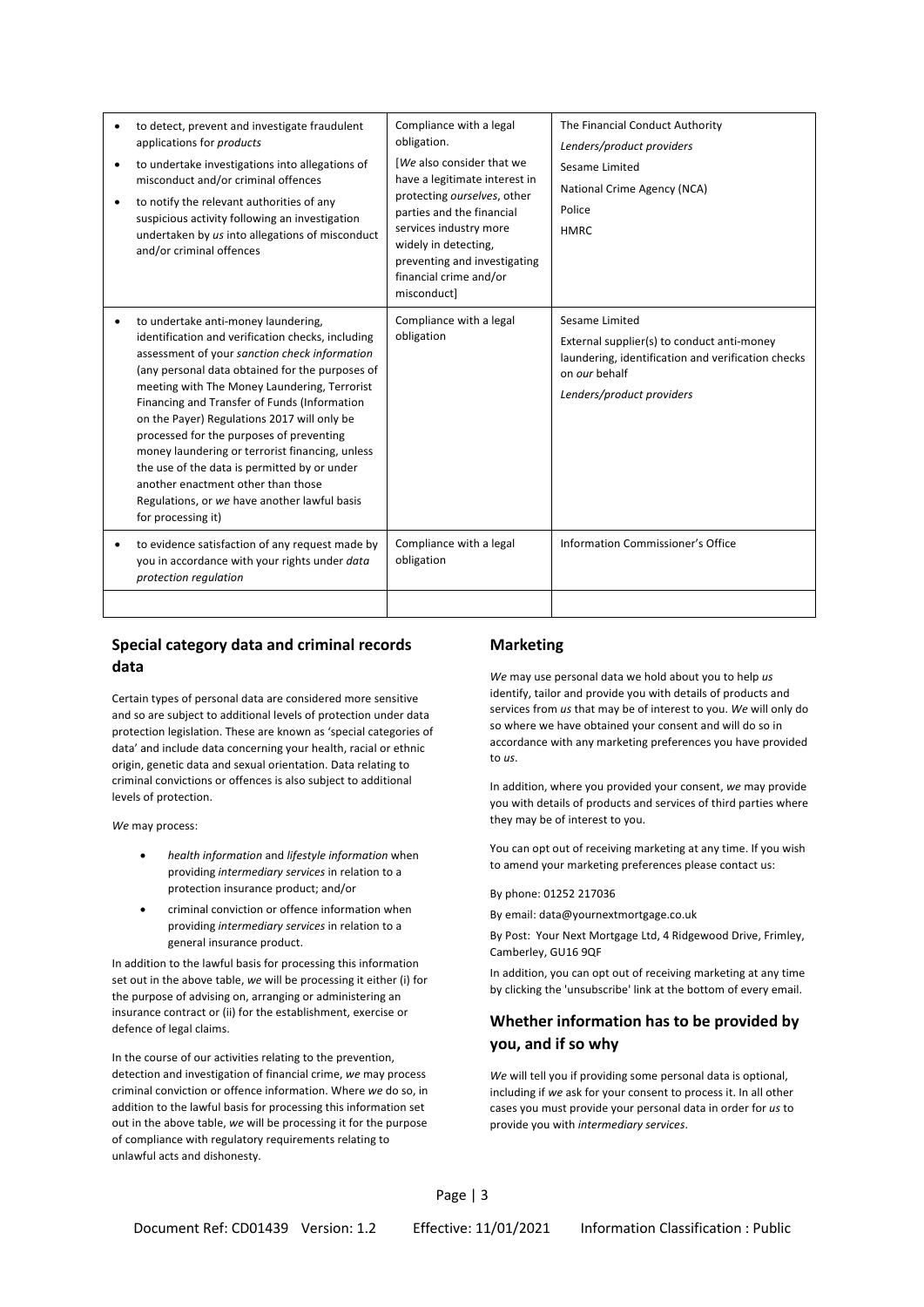We will hold your personal data for differing periods of time depending upon the reason we have for processing it. These retention periods are set out below.<br>  $\circ$  the transfer will be to organisations that are part of

| <b>Type of Record</b>                                                                                                                         | <b>Retention Period</b>                                                                                                                                                                                                                                          |
|-----------------------------------------------------------------------------------------------------------------------------------------------|------------------------------------------------------------------------------------------------------------------------------------------------------------------------------------------------------------------------------------------------------------------|
| Customer file containing a<br>record of any intermediary<br>services provided by us                                                           | For as long as we reasonably<br>consider that:<br>we may need to deal<br>with your queries<br>you might legally bring a<br>claim against us                                                                                                                      |
| Complaint file containing a<br>record of any claim you have<br>brought against us                                                             | For as long as we reasonably<br>consider that you might<br>legally bring an additional or<br>repeat claim against us                                                                                                                                             |
| Marketing lists                                                                                                                               | For as long as we consider<br>the information we are<br>providing may be of interest.<br>Generally, this will be no<br>longer than 2 years.                                                                                                                      |
| Results of anti-money<br>laundering, identification and<br>verification checks, including<br>assessment of your sanction<br>check information | For as long as we are<br>required/permitted to retain<br>this personal data based<br>upon our legal and regulatory<br>obligations                                                                                                                                |
| Fraud and financial crime files                                                                                                               | For as long as we reasonably<br>consider that:<br>we are required/<br>permitted to retain this<br>personal data based<br>upon our legal and<br>regulatory obligations<br>they may be required in<br>the establishment.<br>exercise or defence of<br>legal claims |
| Records of satisfaction of any<br>request made by you in<br>accordance with your rights<br>under data protection<br>regulation                | 3 years from the date the<br>request was satisfied                                                                                                                                                                                                               |

# **Transfer of your information out of the EEA**

*We* may transfer your personal data to the following which are located outside the European Economic Area (EEA) as follows:

- Suppliers and sub-contractors which provide services to *us*. If *we* do transfer your personal data to *our* suppliers and sub-contractors outside of the EEA, *we* will make sure that it is protected in a similar way as if it was being used in the EEA. *We'll* use one of these safeguards:
	- $\circ$  the transfer will be to a non-EEA country with privacy  $\cdot$ laws that give the same protection as the EEA
- **How long your personal data will be kept** on the transfer will be subject to a European Commission approved contract designed to help safeguard your privacy rights and give you remedies in the unlikely event of a misuse of your personal data
	- Privacy Shield (this is a framework that sets privacy standards for data sent between the US and EU countries and it makes sure those standards are similar to the standards used within the EEA)
	- o the transfer will be subject to binding corporate rules (agreements governing transfers made between organisations within in a corporate group)

You have a right to ask *us* for more information about any transfer of your personal data outside of the EEA, including the safeguards in place. To learn more, please see 'Your rights' below.

## **Your rights**

You have legal rights under *data protection regulation* in relation to your personal data. These are set out under the below headings:

- To access personal data
- To correct / erase personal data
- To restrict how *we* use personal data
- To object to how *we* use personal data
- To ask *us* to transfer personal data to another organisation
- To object to automated decisions
- To understand how *we* protect information transferred outside Europe
- To find out more about how *we* use personal data

*We* may ask you for proof of identity when making a request to exercise any of these rights. *We* do this to ensure *we* only disclose information or change your details where *we* know *we* are dealing with the right individual.

*We* will not ask for a fee, unless *we* think your request is unfounded, repetitive or excessive. Where a fee is necessary, *we* will inform you before proceeding with your request.

*We* aim to respond to all valid requests within one month. It may however take us longer if the request is particularly complicated or you have made several requests. *We* will always let you know if *we* think a response will take longer than one month. To speed up *our* response, *we* may ask you to provide more detail about what you want to receive or are concerned about.

*We* may not always be able to fully address your request, for example if it would impact the duty of confidentiality *we* owe to others, or if *we* are otherwise legally entitled to deal with the request in a different way.

### *To access personal data*

You can ask *us* to confirm whether or not *we* have and are using your personal data. You can also ask to get a copy of your personal data from *us* and for information on how *we* process

Page | 4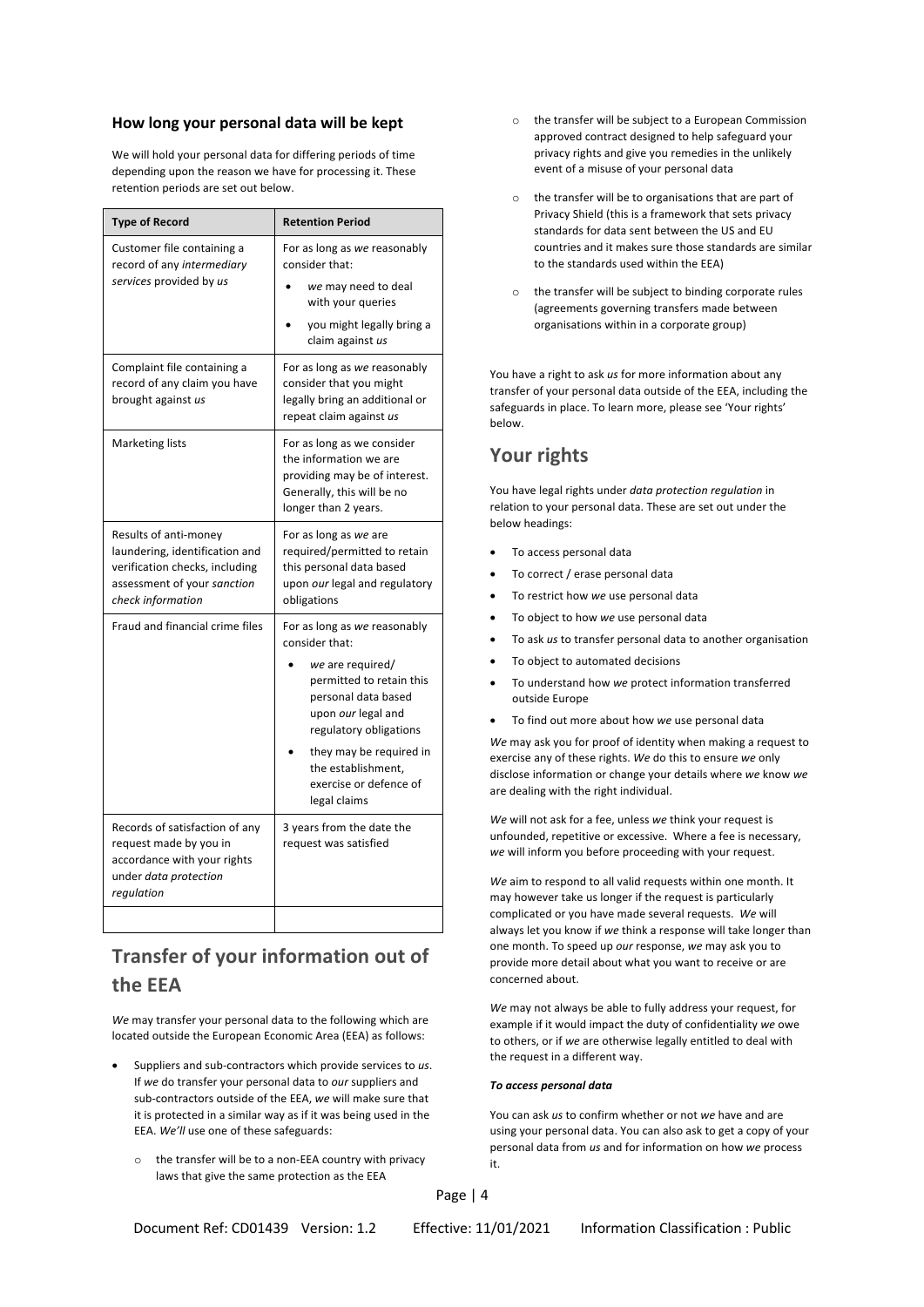You can ask that *we* rectify any information about you which is incorrect. *We* will be happy to rectify such information but would need to verify the accuracy of the information first.

You can ask that *we* erase your personal data if you think *we* no longer need to use it for the purpose *we* collected it from you.

You can also ask that *we* erase your personal data if you have either withdrawn your consent to *us* using your information (if *we* originally asked for your consent to use your information), or exercised your right to object to further legitimate use of your information, or where *we* have used it unlawfully or where *we* are subject to a legal obligation to erase your personal data.

*We* may not always be able to comply with your request, for example where *we* need to keep using your personal data in order to comply with *our* legal obligation or where *we* need to use your personal data to establish, exercise or defend legal claims. *You can contact us for more information*

You can ask that *we* restrict *our* use of your personal data in certain circumstances, for example

- where you think the information is inaccurate and *we* need to verify it;
- where *our* use of your personal data is not lawful but you do not want *us* to erase it;
- purposes for which it was collected but *we* need it to purposes for writer it was collected but we need it to **•** email or write to our Data Privacy Manager at establish, exercise or defend legal claims; or **• •** email or write to our Data Privacy Manager at
- where you have objected to *our* use of your personal data but *we* still need to verify if *we* have overriding grounds to use it.

*We* can continue to use your personal data following a request for restriction where *we* have your consent to use it; or *we* need to use it to establish, exercise or defend legal claims, or *we* need to use it to protect the rights of another individual or a company.

### *To object to use of personal data*

You can object to any use of your personal data which *we* have justified on the basis of our legitimate interest, if you believe your fundamental rights and freedoms to data protection outweigh *our* legitimate interest in using the information. If you raise an objection, *we* may continue to use the personal data if *we* can demonstrate that *we* have compelling legitimate interests to use the information. *We* also have procedures in place to deal with any suspected

### *To request a transfer of personal data*

You can ask *us* to provide your personal data to you in a structured, commonly used, machine-readable format, or you can ask to have it transferred directly to another *data controller* (e.g. another company).

You may only exercise this right where *we* use your personal data in order to perform a contract with you, or where *we* asked for your consent to use your personal data. This right does not apply to any personal data which *we* hold or process outside automated means.

### *To rectify / erase personal data To contest decisions based on automatic decision making*

If *we* made a decision about you based solely by automated means (i.e. with no human intervention), and the decision made by *us* produces a legal effect concerning you, or significantly affects you, you may have the right to contest that decision, express your point of view and ask for a human review. These rights do not apply where *we* are authorised by law to make such decisions and have adopted suitable safeguards in *our* decision making processes to protect your rights and freedoms.

### *To obtain a copy of our safety measures for transfers outside of Europe*

You can ask for a copy of, or reference to, the safeguards *we* have put in place when your personal data is transferred outside of the European Economic Area. *We* are not required to share details of these safeguards where sharing such details would affect *our* commercial position, or create a security risk.

**To restrict our use of personal data** If you are not satisfied with the level of information provided in this privacy notice, you can ask *us* about what personal data *we* have about you, what *we* use your information for, who *we* disclose your information to, whether *we* transfer it abroad, how *we* protect it, how long *we* keep it for, what rights you have, how you can make a complaint, where *we* got your data from and whether *we* have carried out any automated decision making using your personal data.

If you would like to exercise any of the above rights, please: • where the information is no longer required for the

- data@yournextmortgage.co.uk
- let us have enough information to identify you, e.g. name, address, date of birth;
- let us have proof of your identity and address (a copy of your driving licence or passport and a recent utility or credit card bill); and
- let us know the information to which your request relates.

## **Keeping your personal data secure**

*We* have appropriate security measures in place to prevent personal data from being accidentally lost, or used or accessed in an unauthorised way. *We* limit access to your personal data to those who have a genuine business need to know it. Those processing your information will do so only in an authorised manner and are subject to a duty of confidentiality.

data security breach. *We* will notify you and any applicable regulator of a suspected data security breach where *we* are legally required to do so.

## **Our supervisory authority**

If you are not happy with the way *we* are handling your information, you have a right to lodge a complaint with the Information Commissioners Office (www.ico.org.uk).

We ask that you please attempt to resolve any issues with us before the ICO.

Page | 5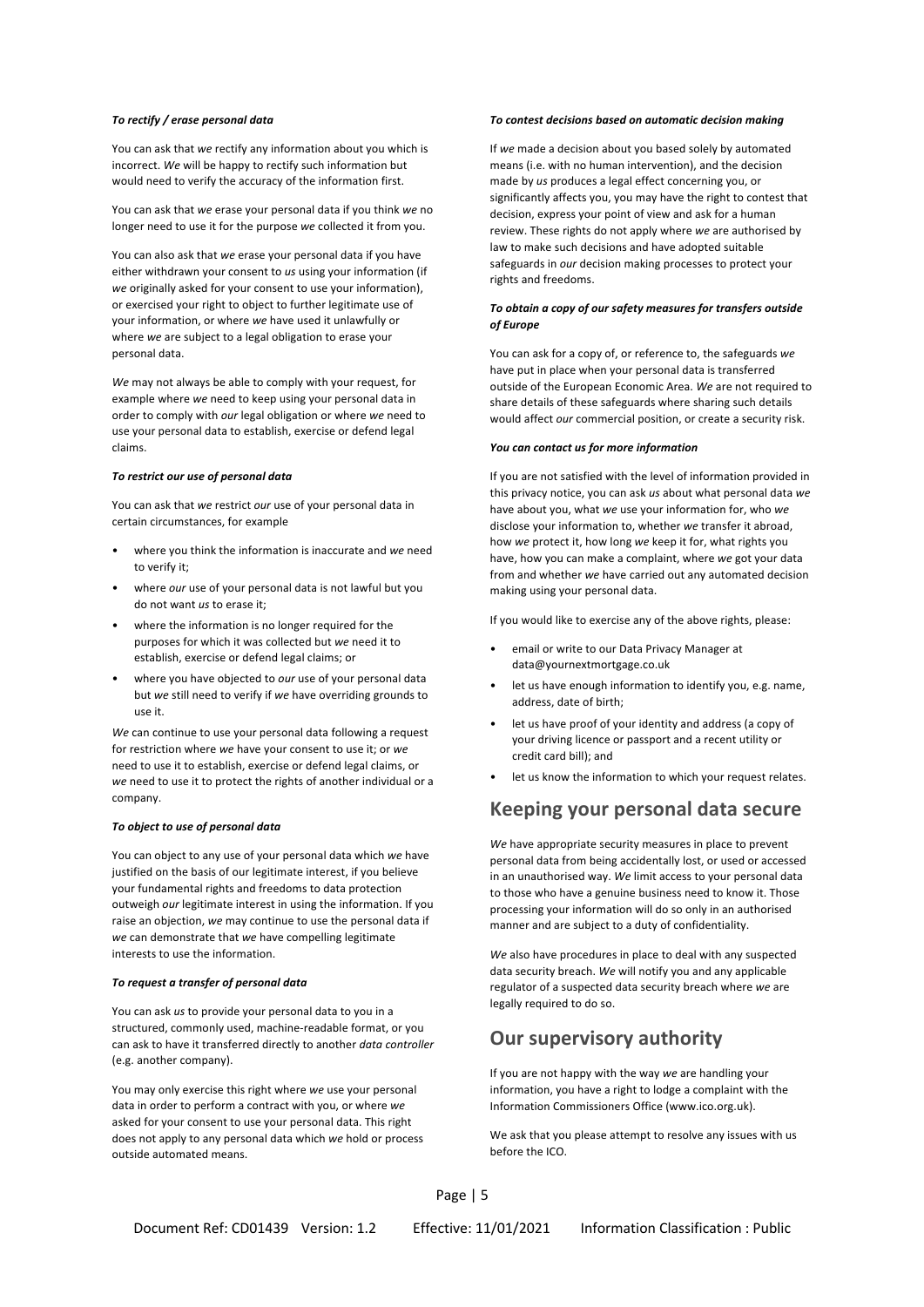## **How to contact us**

Please contact our Data Privacy Manager if you have any questions about this privacy notice or the information *we* hold about you.

If you wish to contact **[**our Data Privacy Manager**]**, please send an email to data@yournextmortgage.co.uk